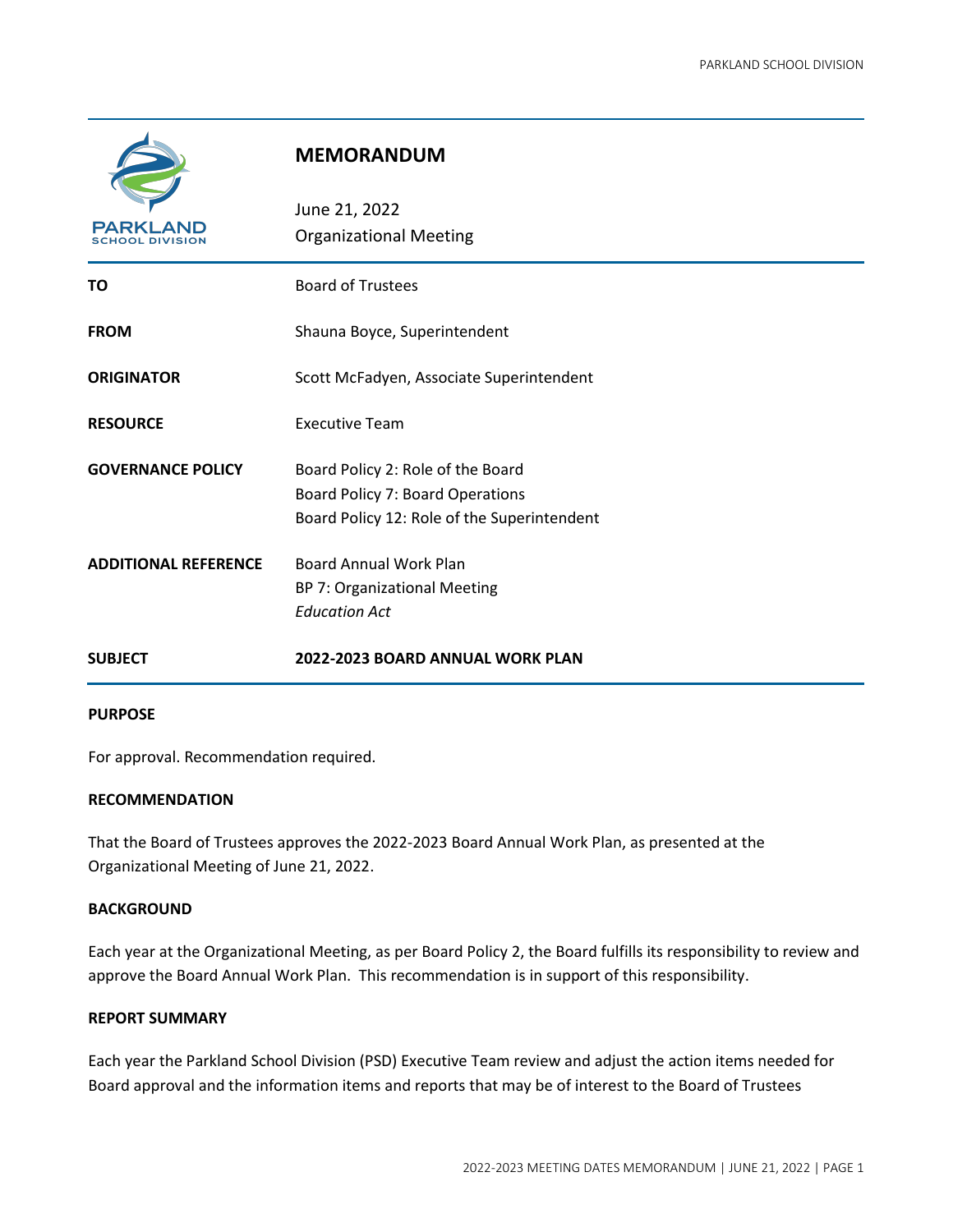according to timelines set by Alberta Education and within PSD. Once the adjustments have been made, various Board events, engagements and responsibilities are added to develop the Board Annual Work Plan.

Administration would be pleased to respond to any questions.

SM:kz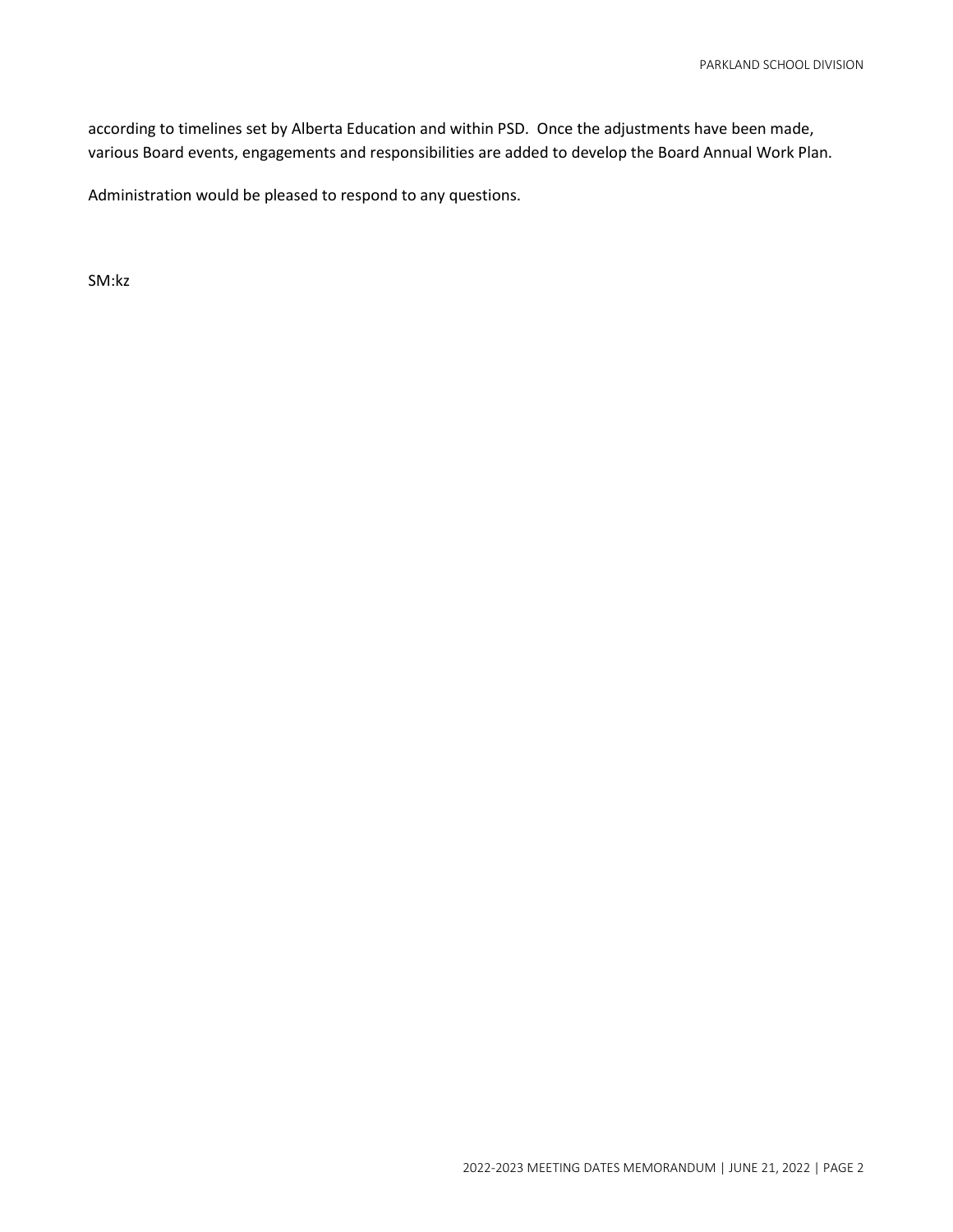

# 2022 - 2023 BOARD ANNUAL WORK PLAN

|                          | <b>EVENTS</b>                                                                                                | <b>BOARD MEETINGS</b>                                                                                                                        |
|--------------------------|--------------------------------------------------------------------------------------------------------------|----------------------------------------------------------------------------------------------------------------------------------------------|
| <b>UGUST<br/>2022</b>    | <b>Events</b><br>Aug 25 8:15am-12:15pm<br>• PSD Staff Opening Day (MCHS)                                     | <b>Key Action Items</b>                                                                                                                      |
| <b>SEPTEMBER</b><br>2022 | <b>Events</b>                                                                                                | <b>Key Action Items</b><br>Sep 13 9am - 12pm - Regular Meeting                                                                               |
| <b>OCTOBER</b><br>2022   | <b>Events</b><br>Oct 12-14<br>• PSBAA FGM (Edmonton)<br>Oct 19-21<br>• Board Summit (Off-Site)               | <b>Key Action Items</b><br>Oct 11 9am - 12pm - Regular Meeting<br>• Modular Submission Request                                               |
| <b>NOVEMBER</b><br>2022  | <b>Events</b><br><b>TBD</b><br>• Stakeholder Engagement Evening<br><b>Nov 20-22</b><br>• ASBA FGM (Edmonton) | <b>Key Action Items</b><br>Nov 29 9am - 12pm - Regular Meeting<br>• Annual Education Results Report (AERR)<br>• Audited Financial Statements |
| <b>DECEMBER</b><br>2022  | <b>Events</b><br>TBD<br>• School Christmas Celebrations                                                      | <b>Key Action Items</b><br>Dec 13 9am - 12pm - Regular Meeting                                                                               |
| <b>JANUARY</b><br>2023   | <b>Events</b><br><b>TBD</b><br>• PSD / Parkland County Joint Meeting                                         | <b>Key Action Items</b><br>Jan 10 9am - 12pm - Regular Meeting<br><b>• Edwin Parr Selection Committee</b>                                    |
| FEBRUARY<br>2023         | <b>Events</b><br><b>TBD</b><br>• PSD / Town of Stony Plain Joint Meeting                                     | <b>Key Action Items</b><br>Feb 14 9am - 12pm - Regular Meeting                                                                               |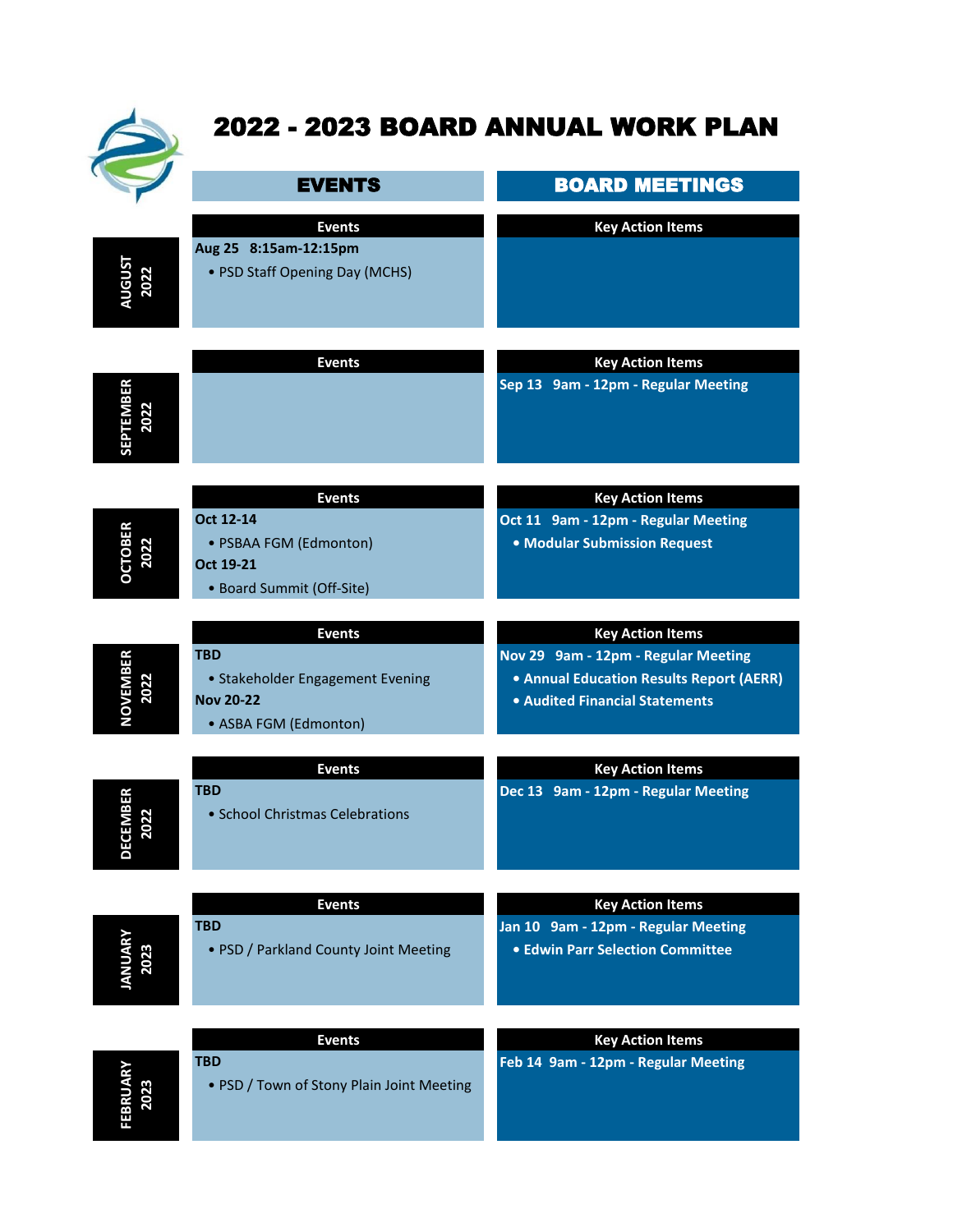## 2022 - 2023 BOARD ANNUAL WORK PLAN

|               | <b>Events</b>                              | <b>Key Action Items</b>                    |
|---------------|--------------------------------------------|--------------------------------------------|
|               | <b>TBD</b>                                 | Mar 7 9am - 12pm - Regular Meeting         |
|               | • PSD / Evergreen Joint Meeting            | • 2023-2024 Fees and Allowances            |
|               |                                            | • Edwin Parr Nominee                       |
|               |                                            | • Capital Plan                             |
|               |                                            |                                            |
|               | <b>Events</b>                              | <b>Key Action Items</b>                    |
|               | <b>TBD</b>                                 | Apr 11 9am - 12pm - Regular Meeting        |
| APRIL<br>2023 | • PSD / Paul First Nation Joint Meeting    | • Budget Assumptions                       |
|               | • PSD / City of Spruce Grove Joint Meeting |                                            |
|               | <b>Apr 6 Education Planning Day</b>        |                                            |
|               |                                            |                                            |
|               | <b>Events</b>                              | <b>Key Action Items</b>                    |
|               | May 26 5:00pm                              | May 30 9am - 12pm - Regular Meeting        |
| 2023          | • Milestones and Merits Celebration        | • Education Plan                           |
|               |                                            | • 2023-2024 Budget                         |
|               |                                            |                                            |
|               | <b>Events</b>                              |                                            |
|               | <b>Jun 2-4</b>                             | <b>Key Action Items</b>                    |
|               |                                            | Jun 20 9am - 10am - Organizational Meeting |
| 2023          | • PSBAA SGM (Red Deer)                     | • Committeess 2023-2024                    |
|               | <b>Jun 4-6</b>                             |                                            |
|               | • ASBA SGM (Red Deer)                      | Jun 20 10am - 12pm - Regular Meeting       |

**Please Note: A Stakeholder Engagement Evening will be scheduled sometime in November 2022.**